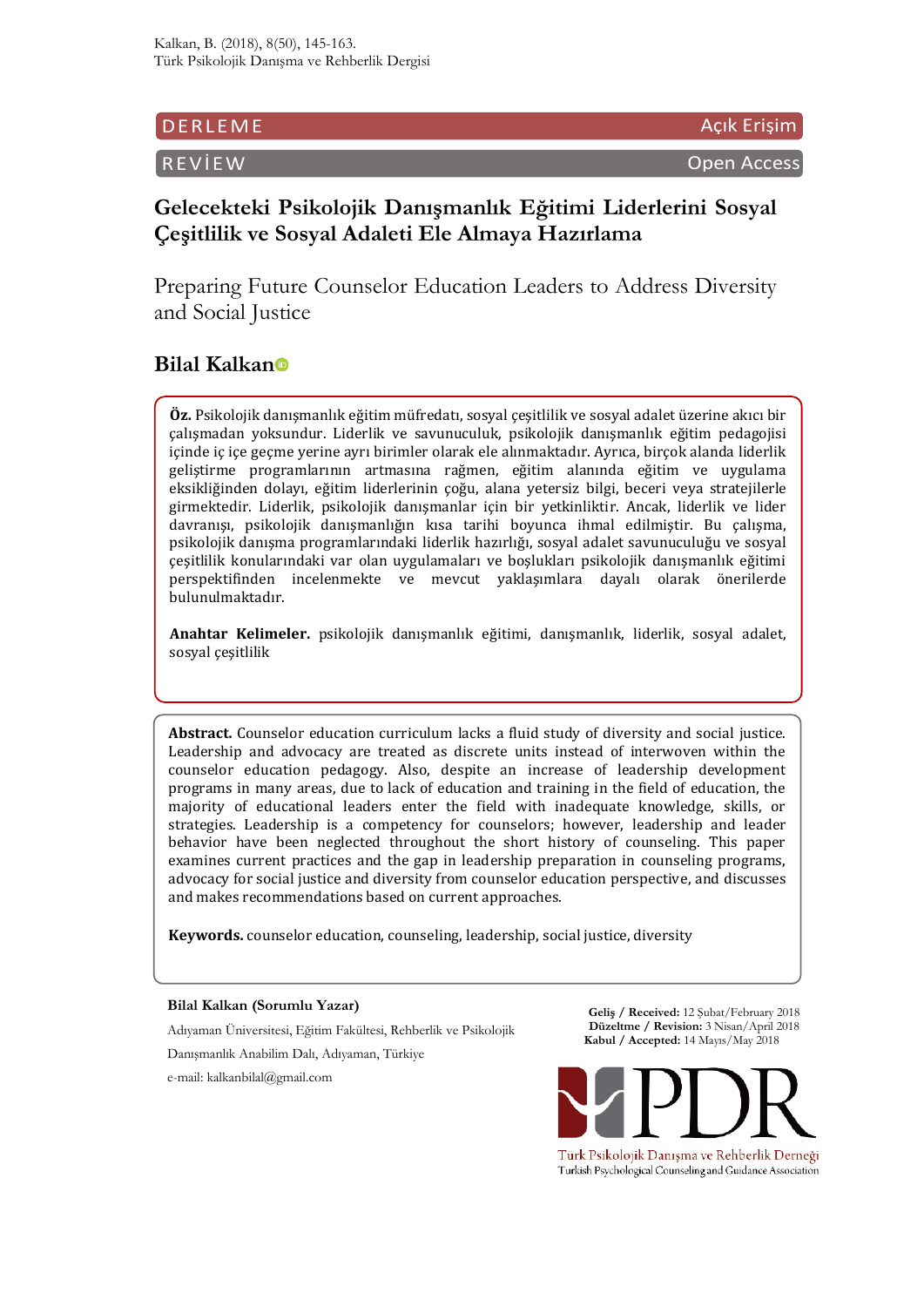After teaching, leadership is the second most important element in education in order to enhance student development (Guerra, Nelson, Jacobs, & Yamamura, 2013). However, the importance of leadership might fade when (lecturing) becomes the main focus in education. Thereby, educators need to find effective ways to use teaching methods, infusing necessary and contemporary materials into core areas such as two main issues, social justice and diversity, in order to train future leaders. Specifically, in Counseling and Counselor Education, the Council for Accreditation of Counseling and Related Educational Programs (CACREP), known as the global accreditation body for counseling programs, makes sure that counseling and counselor education programs are unified and serving their students to meet global standards in regards to the 2016 CACREP Standards that stressed social justice, diversity, and leadership in each competency area (CACREP, 2016).

Counselors take on many leadership roles in the field of counseling, from program coordinator to faculty member, from dean to president, from director to supervisor, by choice or by chance. Many counselors may feel incompetent and lacking in skills due to their multiple roles, such as being an educator in classroom, leader and advocate in the field, and counselor and supervisor in practice. Those roles may have an effect to insure counselors' success in some areas (Ponton & Cavaiola, 2008). To help us understand what leadership is in the field of counseling, Sweeney (2012) defines leadership as "actions by individuals in professional counseling that contribute the realization of our individual and collective capacity to serve others completely, ethically, and justly as helping professionals" (p. 5). Northouse (2010) defined leadership as "a process whereby an individual influences a group of individuals to achieve a common goal" (p. 3). Therefore, we can define leadership as an inductive process to serve the community as individuals for common good.

Counselors play multiple roles in the profession other than only being a counselor. However, counselor education programs often lack in preparing students for other positions, such as managerial and leadership (Ponton & Cavaiola, 2008). A study conducted by Meany-Walen, Carnes-Holt, Minton, Purswell, and Pronchenko-Jain (2013) found that nearly half (49%) of counseling students in the study were not engaged in any type of leadership activity while studying in graduate school. Furthermore, the counseling literature on leadership preparation does not make connections with other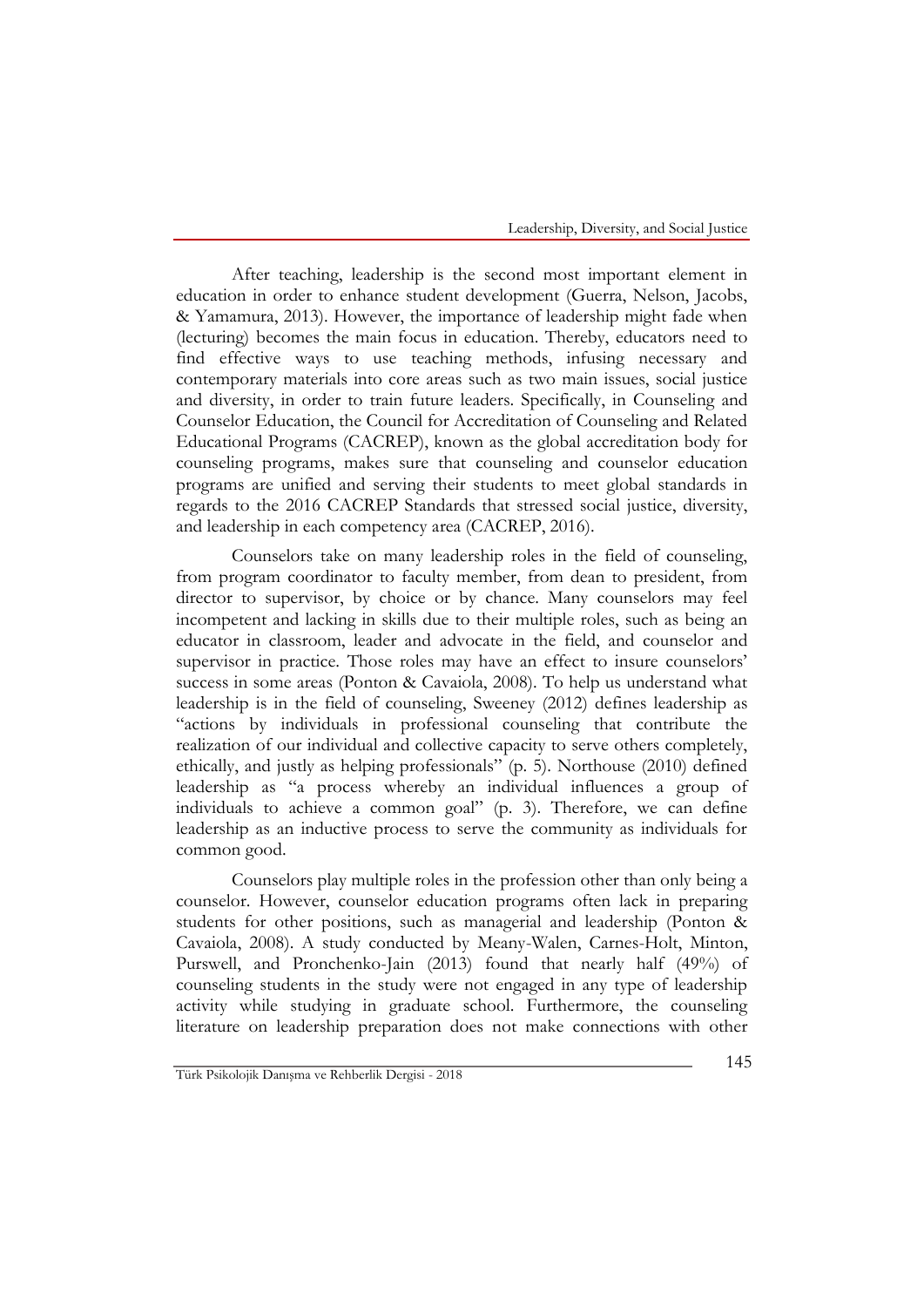fields (e.g. educational administration, educational leadership, and education and social policy) that are successful in leadership preparation in order to learn from them and use their approaches (McKinney & Capper, 2010).

In the field of counseling, leadership is seen as one of the core areas in which a counselor should have knowledge and expertise. CACREP (2009, 2016) considers leadership preparation as one of the developmental areas that master's level counseling students should be receiving. CACREP doctoral standards already include leadership preparation as one of the required areas of the academic programs. Along with academic programs, professional organizations such as American Counseling Association (ACA), Association for Counselor Education and Supervision (ACES) and its regions, and Chi Sigma Iota (CSI) serve as advocates in leadership development (Meany-Walen et al., 2013). Nonetheless, despite acknowledgement of professional organizations in the field of counseling, students coming from the counseling programs might feel underprepared with dealing with issues of leadership, social justice, and diversity due to the lack of professional preparation and experience.

As stated above, counselors might have multiple roles in an institution, as one being a manager. Owing to having management role at the same time being a counselor or educator, "counselor-manager" is used to identify leaders in the profession (Ponton & Cavaiola, 2008, p. 283). However, management issues are rarely included in graduate education courses in counseling programs. The requirements of being a counselor-manager involve multiple ingredients that shape the profession into one that blends counseling and management. The counselor-manager identity is firmly established once there is an accord of equitable actions of counseling and management (Ponton & Cavaiola, 2008). Recognizing differences (e.g. personal, social, and cultural identities) is an important element in the counseling profession. As a professional in the field of counseling, a person should take other people's identities and social issues into deep consideration in order to become a good counselor-manager.

Defining leadership, social justice, diversity, and multiculturalism is not easy. Defining these terms has been a challenge due to their multiple meanings (Furman, 2012). Therefore, the terms and their definitions used in this paper are selected from the counseling and counselor education literature in order to stay on course. Blackmore (2009) defines social justice "encompasses a range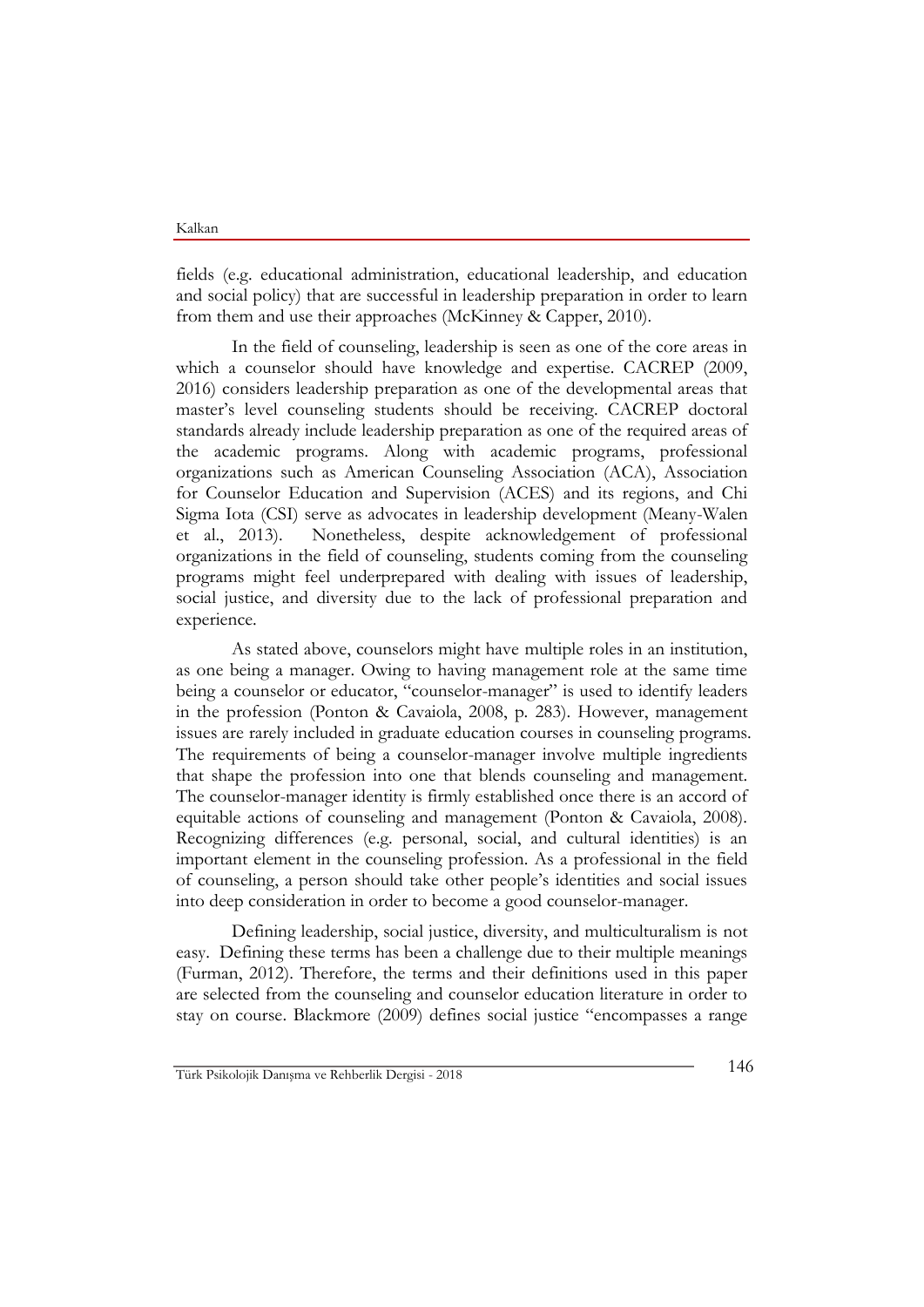of terms – some more powerful than others – such as equity, equality, inequality, equal opportunity, affirmative action, and most recently diversity" (p. 7). However, those terms might have some limitations due to their different meanings in diverse contexts, nationally and culturally (Blackmore, 2009). Diversity is defined as "distinctiveness and uniqueness among and between human beings" (CACREP, 2009, p. 60) and "the similarities and differences that occur within and across cultures, and the intersection of cultural and social identities" (ACA, 2005, p. 20). Multiculturalism is defined differently in different subjects. In one sense ''multicultural'' and ''multiculturalism'' are "sociological terms that describe societies characterized by cultural, ethical, religious, or ethnic diversity" (Maxwell, Waddington, McDonough, Cormier, & Schwimmer, 2012, p. 427). Along with defining these terms based on the counseling literature, leaders' roles and responsibilities in the field of counseling are other important areas to focus on.

Leaders are the role models in terms of equality or inequality in the society regarding their leadership behaviors that could be good or lousy. When adequate leadership is not forthright, inequalities flow and become reinforced through educational institutions. A good social justice system does not tolerate the advancement of the few at the sacrifice of the many. Instead, the best leaders recognize that social justice demands the transformation of society into a sentient being one that recognizes shortcomings and works to correct and improve the missing rungs on the ladder. Thus, only with equal opportunity may all be able to reach the destination of their choice (Jenlink & Jenlink, 2012). In the big picture, leaders are not only responsible to their followers, but also it is their duty to be advocates for the community. Jenlink and Jenlink (2012) stated that educational leaders are also responsible to examine issues related to inequality and injustice. Therefore, leaders need to interrogate norms, practices, and patterns in the society in order to identify issues related to social justice. Hereby, counselors should take an active role in social justice and equality issues by empowering themselves and empowering their communities.

Furman's (2012) statements give a better understanding about the importance of leaders and their roles in the society. For instance, counselors and counselor educators trained in social justice are able to shine their lens on the disadvantaged, both in society and throughout educational institutions. When an emphasis is placed on the individual, in terms of evaluating growth and awareness in society, this process promote social change. A more equitable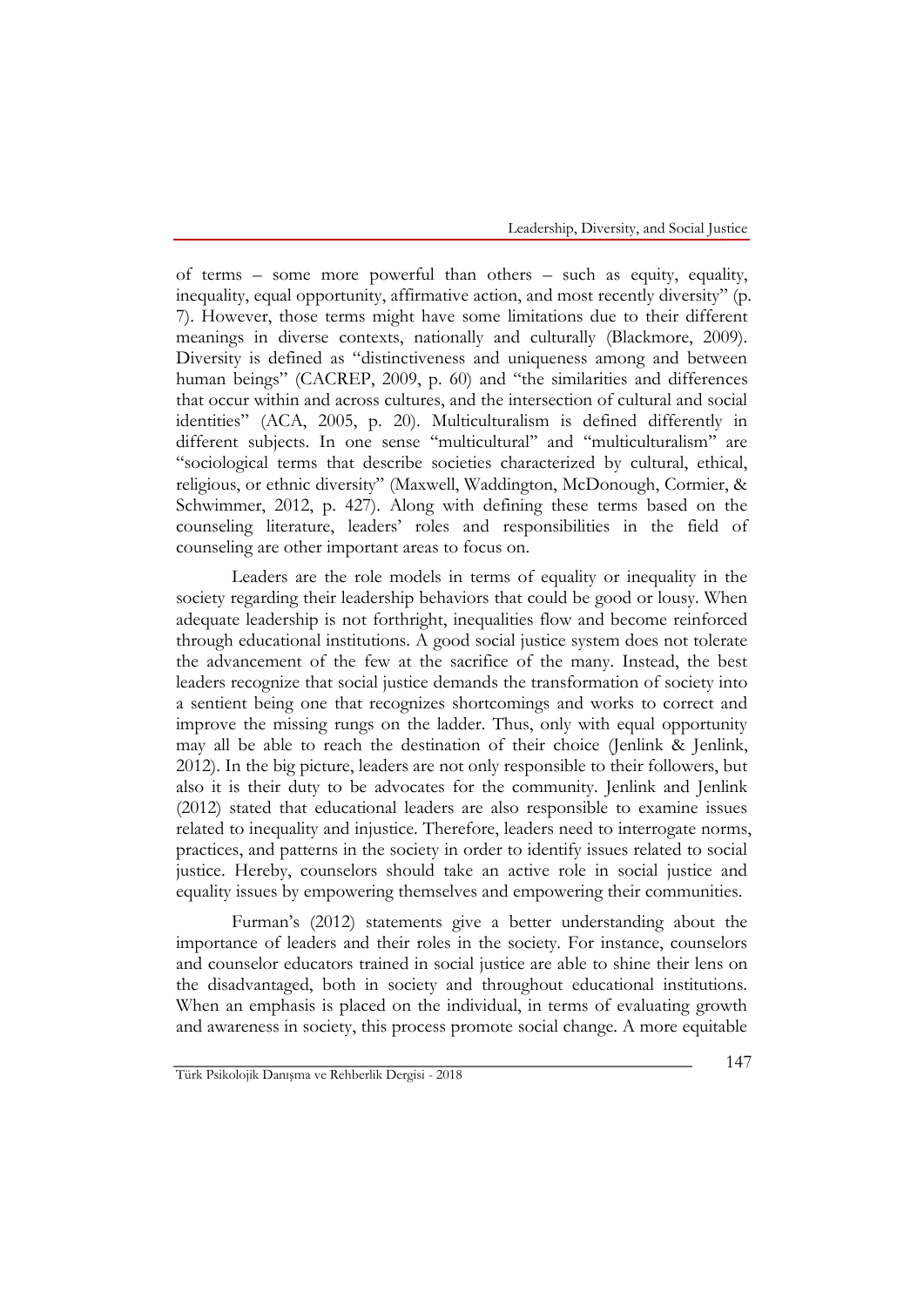society can be realized once leaders have acknowledged their own tinted lens of the current state. Nevertheless, understanding the importance of social justice issues is the key and requires training that does not necessarily happen through happenstance.

Despite the effort to increase the leadership development programs in many areas, the lack of education and training in the field of education causes a majority of educational leaders in the United States to enter the field with inadequate experience, skills, and knowledge to examine social justice, diversity, race, culture, gender, sexual orientation, socioeconomic status, disability, power, and privilege (Guerra et al., 2013). Also, lack of coursework might make counseling professionals inadequate while advocating for and taking leadership roles in social justice issues.

In the following sections, current practices in leadership preparation in counseling profession are examined, leadership theories are explained, social justice and diversity issues are discussed, and recommendations are made based upon the available literature.

#### **Importance of Leadership**

Leadership occurs directly or indirectly in any field, but the importance of leadership is unquestionable. There is always a leadership story, written or unwritten, where counseling takes place (Sweeney, 2012). However, Paradise, Ceballos, and Hall stated that "leadership and leader behavior have been neglected throughout the entire short history of counseling" (as cited in Lewis, 2012, p. 21). Therefore, it is concerning because counselors educators and professional counselors are leaders (Lewis, 2012). Although leadership was abandoned in some areas, CSI has addressed leadership in the counseling field, most likely more than any other professional counseling organization, in order to empower the future leaders in the counseling profession (Cox, 2003). Nevertheless, it would not be enough if the counseling programs do not undertake the responsibility as being the primary education places for future counselors.

In the counseling programs (masters or PhD), students can discover their strengths, explore the areas of expertise, and learn more about leadership by having opportunities provided through counselor education curricula. Therefore, in order to prepare competent leaders who can serve in different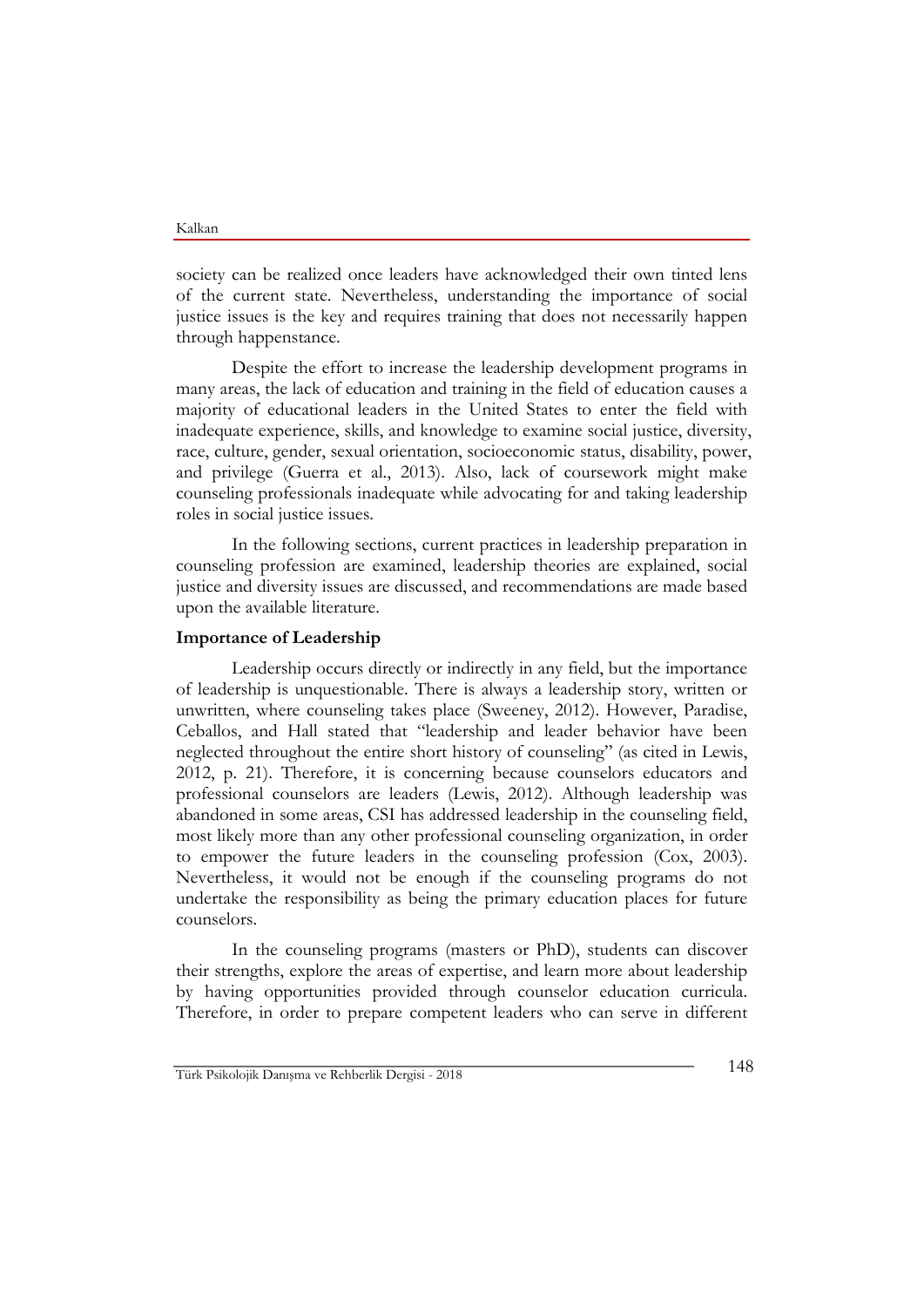settings in the field, counseling core courses should stress the leadership knowledge that is based on multiple perspectives, such as integrating concepts from business and education, and blending technology into courses because counseling is not taking place only in face-to-face settings (Marcellino, 2012) and counselors are not only serving as practitioners. Moreover, counseling programs should address critical issues, such as racism, classism, sexism, homophobia, disabilities, biases, and prejudices, in order to prepare competent future leaders. These issues might be approached differently both individually and collectively in diverse cultures (McKinney & Capper, 2010).

In order to establish a vision for the future, leaders should provide direction for themselves and for those whom they lead (Lewis, 2012), but there is no one way to lead. Therefore, scholars provided multiple leadership theories. These three specific leadership theories include (a) charismatic leadership, (b) transactional leadership, and c) transformational leadership.

The first two conceptual theories of leadership include charismatic leadership and transformational leadership. A common element in both of these theories is inspiration. Charismatic and transformational leaders inspire their followers through their words, actions, and deeds. Leaders who are charismatic and transformational generally have good relations with their employees and serve to inspire them to accomplish their goals and reach their full potential. Also, charismatic leaders demonstrate hard work and certain behaviors that are professionally attractive to others (Lewis, 2012). Throughout history, diverse list of both charismatic and transformational leaders could be shown, such as Mustafa Kemal Atatürk, Martin Luther King Jr., Abraham Lincoln, Steve Jobs, and Sonia Sotomayor. According to Conger and Kanungo, charismatic leaders display four main characteristics:

- a) Vision and communication to others: Not only do charismatic leaders create a vision that will improve the status quo, but they find ways to articulate this vision to followers in a clear and understandable way.
- b) Healthy risk taking: Charismatic leaders are willing to take risks to see their vision to fruition, including personal risks, financial risks, and self-sacrifice.

Türk Psikolojik Danışma ve Rehberlik Dergisi - 2018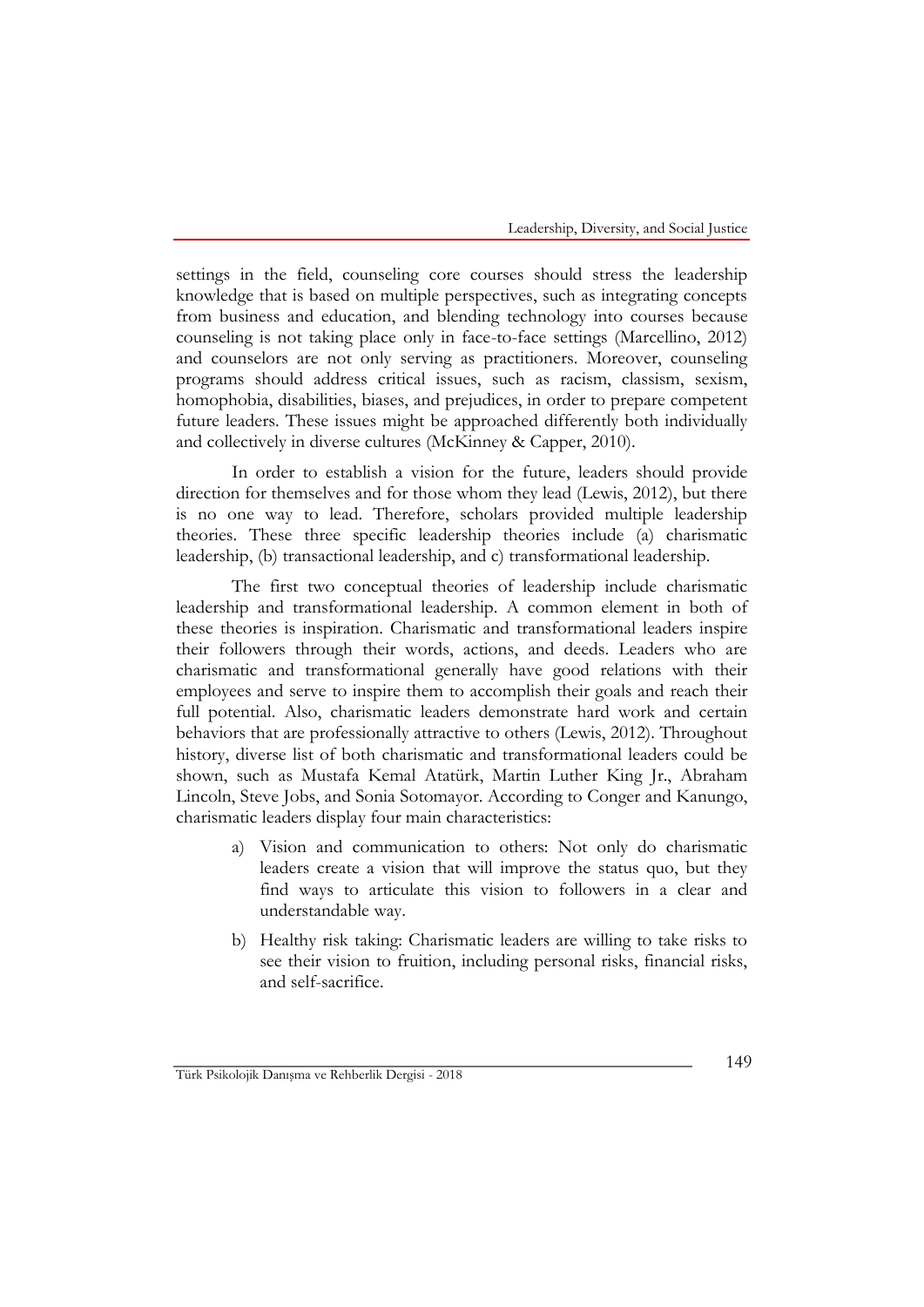- c) Responsive and sensitive to follower needs: Charismatic leaders are perceptive to the needs, emotions, and wants of others. They know others' abilities and are responsive in how to best maximize them.
- d) Outside-the-box thinking and behavior: Charismatic leaders thrive on novelty. Followers will most likely view decisions and ideas as fresh and running against how things have always been. (as cited in Lewis, 2012, p. 29).

On the other hand, transactional leaders are different from charismatic and transformational leaders the way they behave consistently with initiating structure, the directive leadership style, and the task-oriented style (Lewis, 2012). These three leadership styles are not nearly discussed in the counseling literature due to their Business and Economics origin. On the other hand, professional organizations such as CACREP, ACA, and CSI offer leadership training workshops to students, counselors, and counselor educators in the USA. At the national level, professional counseling organizations in Turkey lack in regards to offering such workshops and training to future leaders of the counseling profession. However, there are many more leadership styles due to importance of leadership in every area of our lives. Leadership preparation practices are reviewed and discussed in the following section.

#### **Current Practices in Leadership Preparation**

Facing challenges is inevitable in our daily lives. Leaders in the field of education often face compound challenges. Leaders might feel prepared or unprepared while addressing various issues particularly regarding social justice in a diverse community due to their educational or training background (Diem & Carpenter, 2012; see also Marshall, 2004). In order to understand how leaders address those issues, the meaning of social justice needs to be examined in a more practical context. However, educational leaders generally use cliché terms, such as equality, equity, and fairness, to answer the question "what is social justice?" rather than defining the issue and exploring what lies under that question. (Jenlink & Jenlink, 2012, p. 7). Moreover, these terms intersect or address social issues regarding race, religion, age, sex, gender, or sexual orientation (Jenlink & Jenlink, 2012, p. 7). Owing to substantial role of the educational institutions, those institutions have the responsibility to prepare leaders and can be regarded as the roots of a tree from where people receive the force to grow.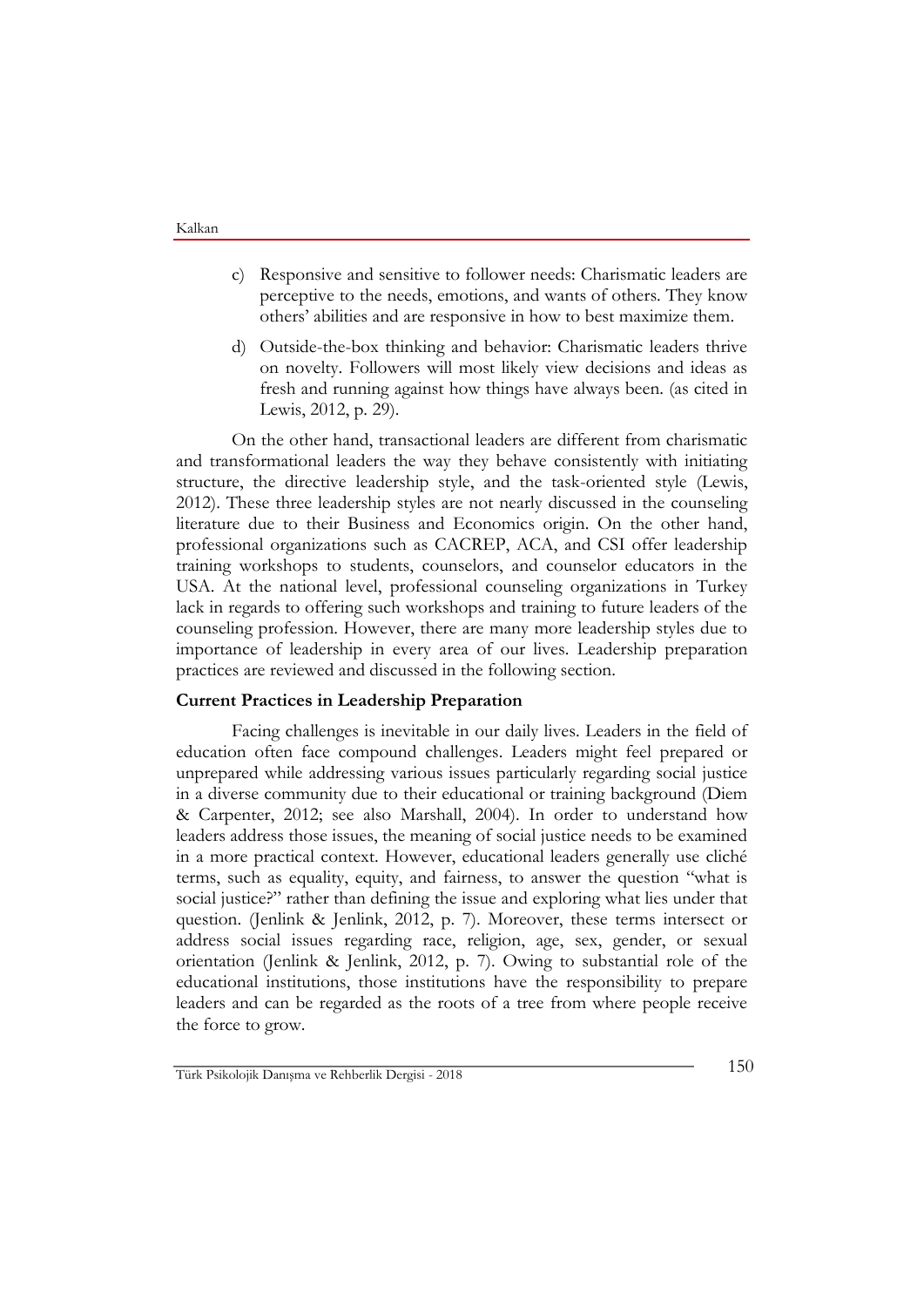Leadership, Diversity, and Social Justice

As stated above, some of the persistent issues people face in society could be listed as social justice, equity, fairness, identity, and race. Therefore, it is hard to imagine a leader in counseling profession who is not competent in diversity and social justice issues while working with people in his or her everyday life. Therefore, before going into the details of how counseling courses have an influence on future leaders' knowledge and skills, we need to explain how racial/ethnic identity development affects counseling leaders' competence. Many organizations value cultural differences and point out multicultural education in their declarations. At the national education level, according to Office of the United Nations High Commissioner for Human Rights (1992), "states should, where appropriate, take measures in the field of education, in order to encourage knowledge of the history, traditions, language and culture of the minorities existing within their territory. Persons belonging to minorities should have adequate opportunities to gain knowledge of the society as a whole" (article 4). Hence, counselor education programs need to instill those topics within their curricula in order to raise competent leaders.

Leadership preparation programs and their faculty have the responsibility to prepare the future leaders to be advocates for social issues because leadership is seen through "public pedagogy" and "social justice stance" (Jenlink & Jenlink, 2012, p. 12). Therefore, curriculum should be created and infused with materials which guide students to think outside of the box and beyond traditional concepts (Jenlink & Jenlink, 2012). Nevertheless, in the field of counseling, the American Counseling Association (ACA) (2014) Code of Ethics does not mention leadership; however, in regards to supervision, training, and teaching, it states that "counselor educators infuse material related to multiculturalism/diversity into all courses and workshops for the development of professional counselors" (Section F.7.c., p. 14). Also, in order to create a diverse teaching and learning environment, ACA states that "counselor educators are committed to recruiting and retaining diverse faculty" and "counselor educators actively attempt to recruit and retain diverse student body" (2014, Section F.11.a., Section F.11.b., p. 15). Hence, having diverse faculty not only enhances faculty members' knowledge of diversity, multiculturalism, and social justice, but also helps them apply what they learn into teaching, service, and scholarship (Guerra et al., 2013, p. 126). Ultimately, having a diverse faculty and student body not only promotes a richer learning environment that represents multicultural outlook of the programs, but also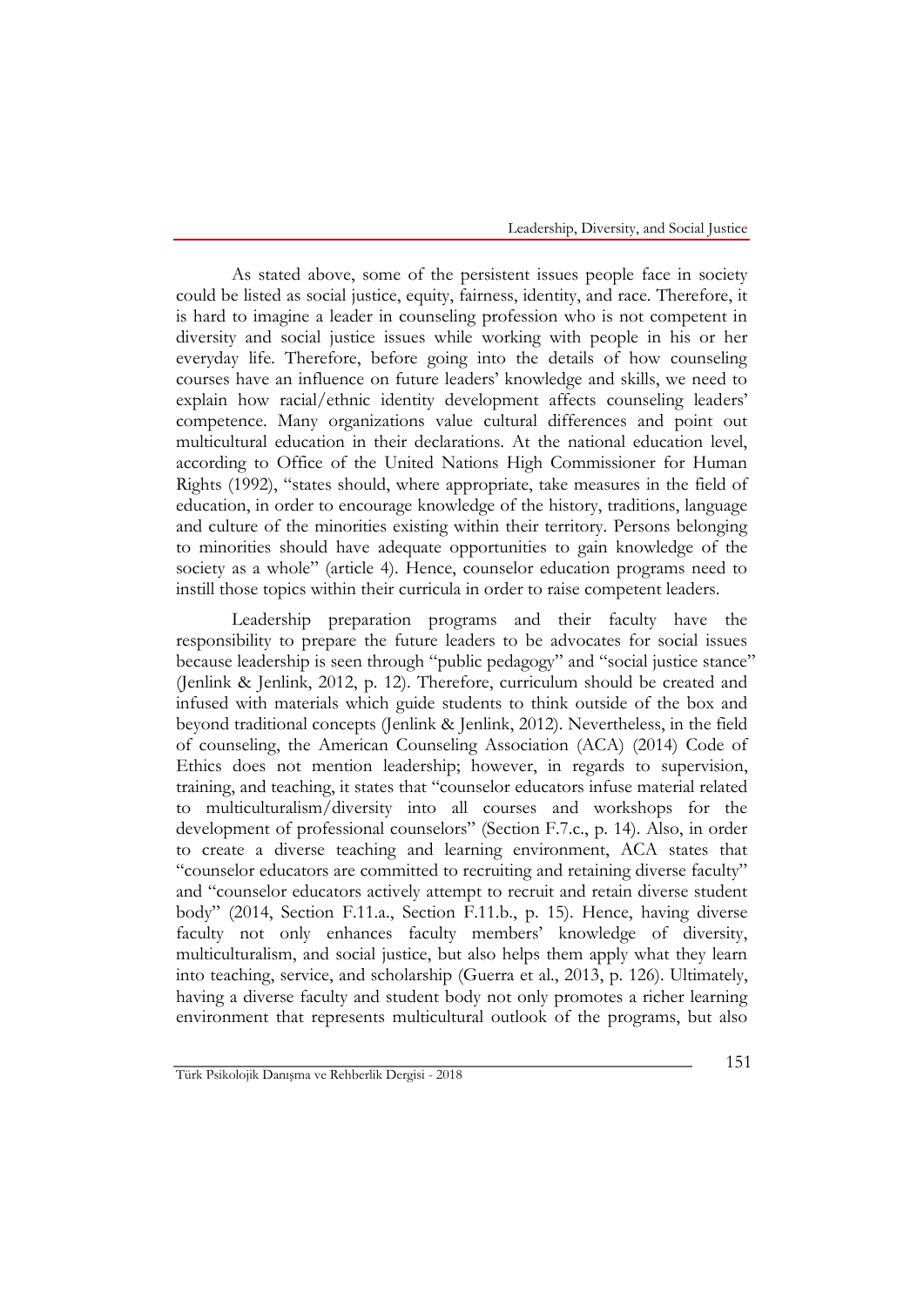helps people address the issues of social justice and diversity. Modifying curriculum, having a diverse faculty and student body, and applying learning into teaching are some of the practices of leadership preparation programs. The following section reviews the literature on issues of social justice and diversity.

#### **Issues of Social Justice and Diversity in Leadership**

As mentioned before, some common terms that institutions use to refer to social justice include equality, equity, and fairness. According to Lee (2012), social justice as a concept mainly focuses on "oppression, privilege, and social inequities" (p. 110). From the counseling view, social justice refers to maintaining a professional manner that stands against all types of oppression. Therefore, the field of counseling relies on philosophies and theoretical foundation that challenge inequities in social systems (Lee, 2012). Along with social justice theoretical foundations in counselor education, taking actions and focusing on social justice in counseling practice also enhance the advocacy of multicultural counseling.

Leadership is a vital competency for counselors. ACA Code of Ethics, CACREP standards, and CSI's Principles and Practices of Leadership Excellence provide a foundation for developing leadership knowledge and skills with the importance of diversity issues, social justice, and multiculturalism (Myers, 2012). However, studies showed the inadequate education and training associated with leadership preparation. For instance, Lyman and Villani (2002) stated that only twenty percent of educational leadership programs out of 279 emphasized social justice in their curriculum. Moreover, twenty-six percent of CSI chapter presidents have no experience of leadership training (Wahesh & Myers, 2014). The area of professional scholarship also showed unsatisfactory records. In the field of counseling, only five articles were published which were related to leadership training, social justice and diversity issues, and multicultural counseling in the Journal of Counseling and Development between 2012 and 2016 (Wiley Online Library, 2016).

CACREP standards clearly set requirements for graduate programs to prepare students for leadership roles. Doctoral standards stated that "doctoral program objectives address the professional leadership roles of counselor education, supervision, counseling practice, and research competencies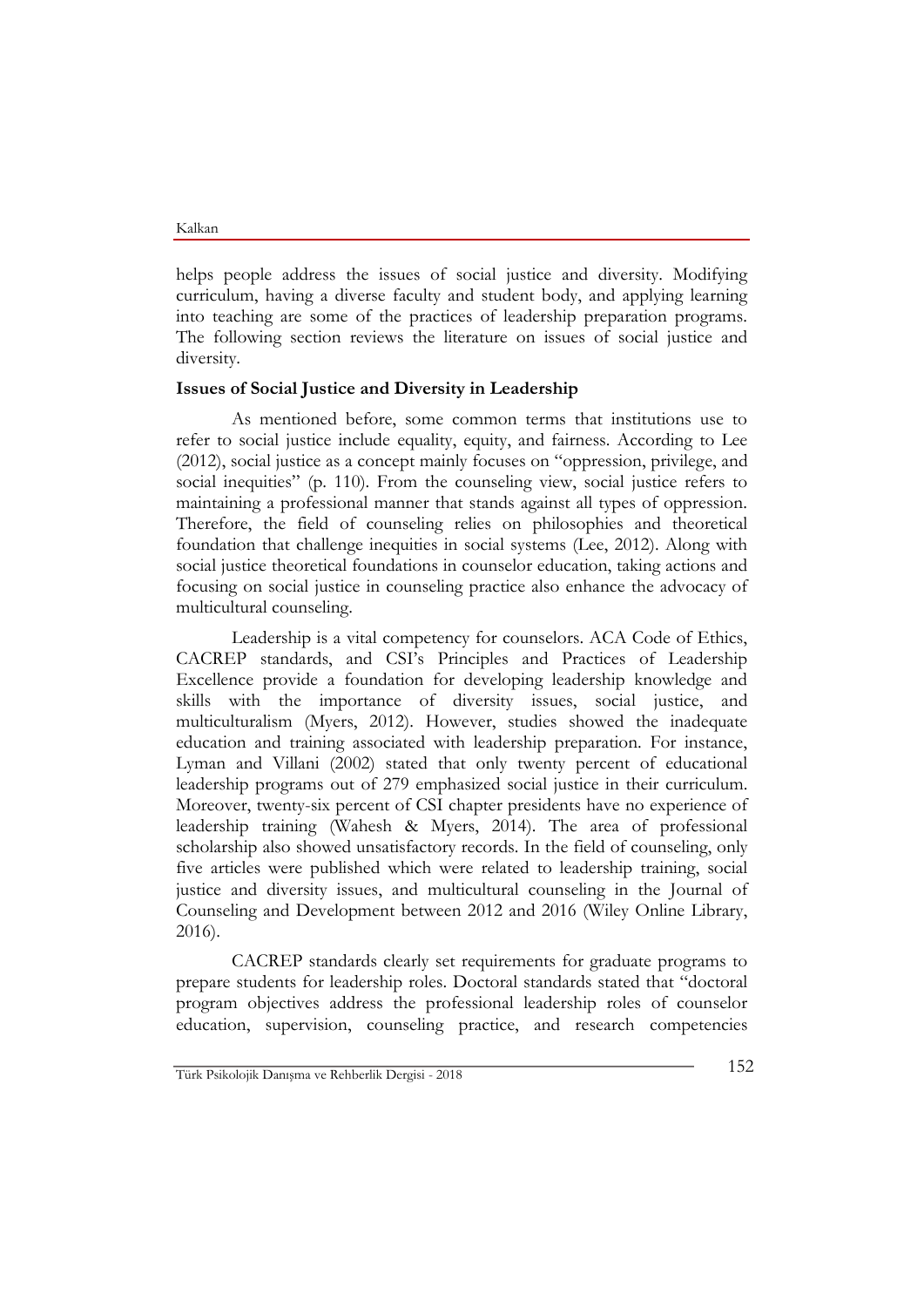expected of doctoral graduates" (CACREP, 2009, Section II, Foundations A., p. 53). Moreover, in regards to learning outcomes, CACREP (2016) standards expect doctoral students to understand leadership theories and demonstrate skills (see CACREP, 2016, Section 6, Leadership and Advocacy, pp. 35-36). In addition to CACREP (2016) standards, Chi Sigma Iota, International (2013) explains ten principles that aim to demonstrate the meaning of model practice for model leaders (see Chi Sigma Iota, International, 2013, p. 4).

In conclusion, it should be remembered that a counselor presents himself or herself as an individual as well as a professional. Becoming a leader in a profession begins with self-exploration. Therefore, actions a counselor takes related to social justice and diversity issues need to be taken into consideration within this multiple role context (Lee, 2012).

#### **Leadership Competency in Counselor Education Programs**

In order to become an effective leader, an individual needs to develop competencies and skills in many areas, such as social, educational, emotional, and political because a leader plays multiple roles (e.g. leader, advocate, and mentor). Counseling is one of those areas in which people of diverse backgrounds play multiple roles in both educational and practical settings. However, leadership and competency areas are mainly discussed in the counseling literature, but separately. Owing to lack of definition of leadership competency in the counseling literature, this study defines counseling leadership competency as serving others by holding a professional identity, advocating on behalf of the profession, professionals, and clients, serving the profession and the community, mentoring, and teaching in order to empower the profession and its professionals.

Master's degree students in counseling programs are usually a diverse group. They enter counselor education with a variety of personal perspectives, educational backgrounds, and work experiences. At the doctoral level, students achieve the highest educational degree in counseling. The main focus of a doctoral degree program is to train and prepare future counselor educators (Sears & Davis, 2003, p. 95). Regarding CACREP standards and CSI principles described above, it is reasonable to assume that those who graduate from masters or doctoral programs have been prepared to become leaders in their profession because counseling profession needs advocates and dedicated leaders (Cox, 2003, p. 81; Sears & Davis, 2003).

Türk Psikolojik Danışma ve Rehberlik Dergisi - 2018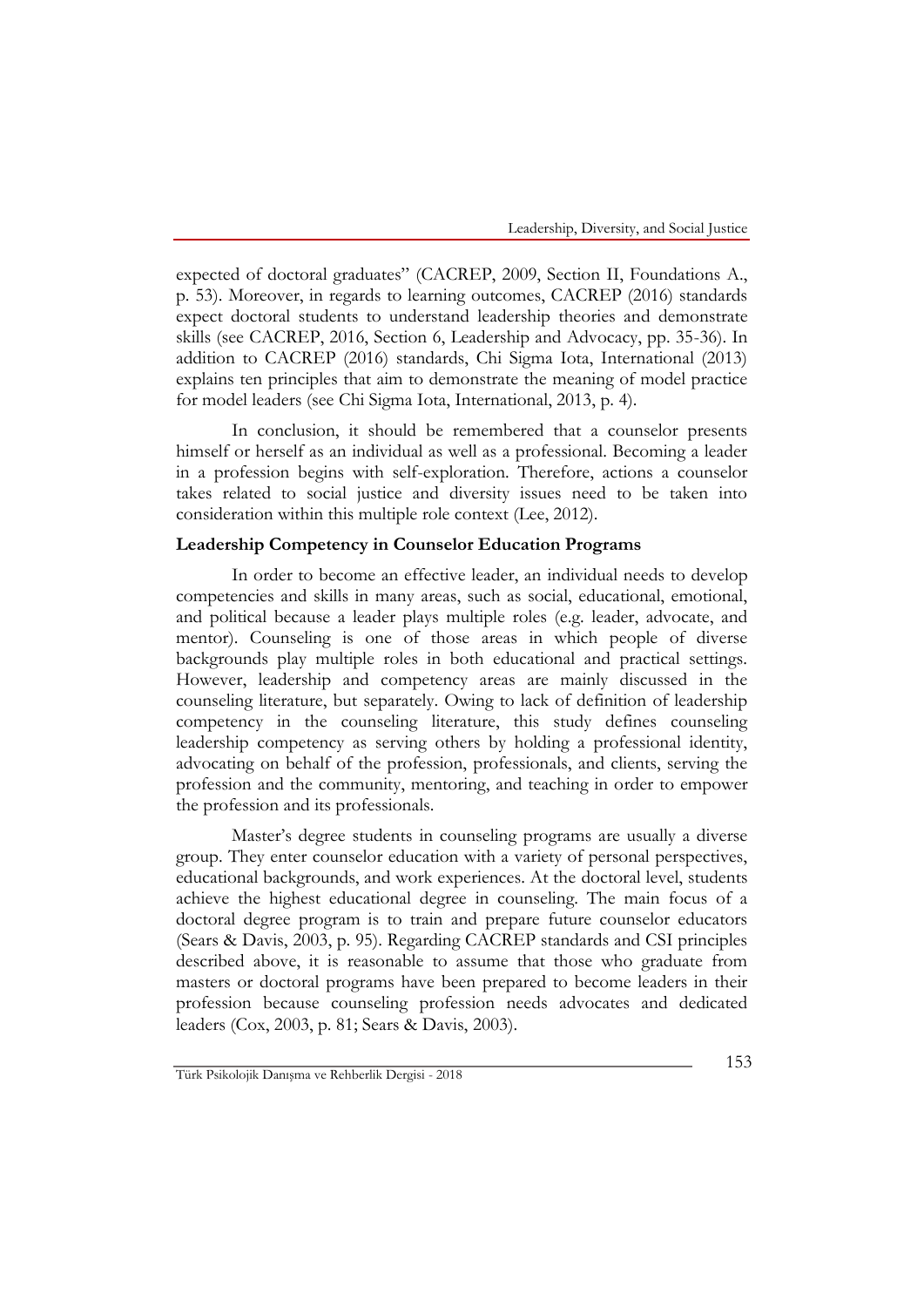Regardless of the paths counseling graduates follow, effective leaders are needed on the leadership journey (Cox, 2003) because it is certainly difficult to imagine any community of people or any organization surviving without leadership (West, Osborn, & Bubenzer, 2003). A main concern for those in a community or organization should be focusing on the quality of leadership (West et al., 2003) because leaders are needed not only to advance the counseling profession through quality activities in the field, but also in the political arena to address such inequity issues in the counseling profession (Cox, 2003). In the course of educational preparation, addressing the importance of reflective and critical pedagogy is essential. However, the main focus should be how to implement such pedagogy within the curricula and infuse materials into core areas (Diem & Carpenter, 2012).

Holcomb-McCoy (1999) stated that the CACREP, the accreditation body for master's and doctoral level counselor education programs, incorporated multiculturalism into their training standards in 1994. In the 2016 CACREP standards, multicultural counseling related experiences are specifically incorporated into Social and Cultural Diversity core area. The CACREP (2016) standards provide an understanding of social and cultural diversity nationally and internationally in regards to multiculturalism, cultural identity, spirituality, social justice and advocacy, issues, and trends in a multicultural society (see CACREP, 2016, Section 2, Social and Cultural Diversity, p. 11).

Engaging in conversations about -isms, such as racism, may be uncomfortable. Moreover, people may prefer to be silent on issues of race and racism. However, it does not eliminate the fact that racial differences exist (Diem & Carpenter, 2012, p. 102). Therefore, in order to focus on such issues and bring public attention to –isms, actions both educational and practical should be taken with extra precaution. Although silence is a way of escaping from those uncomfortable conversations, educators and practitioners need to understand that not all silences are race related (Diem & Carpenter, 2012). In order to address such challenges in practical ways, the focus related to such inequality issues should be on teaching, service, scholarship, and practice because a ladder missing one of these legs would be unpractical.

Furthermore, many fallacies plague discussions of social justice. For example, one common mistake made by leaders is to ignore the privileges of

Türk Psikolojik Danışma ve Rehberlik Dergisi - <sup>2018</sup> 154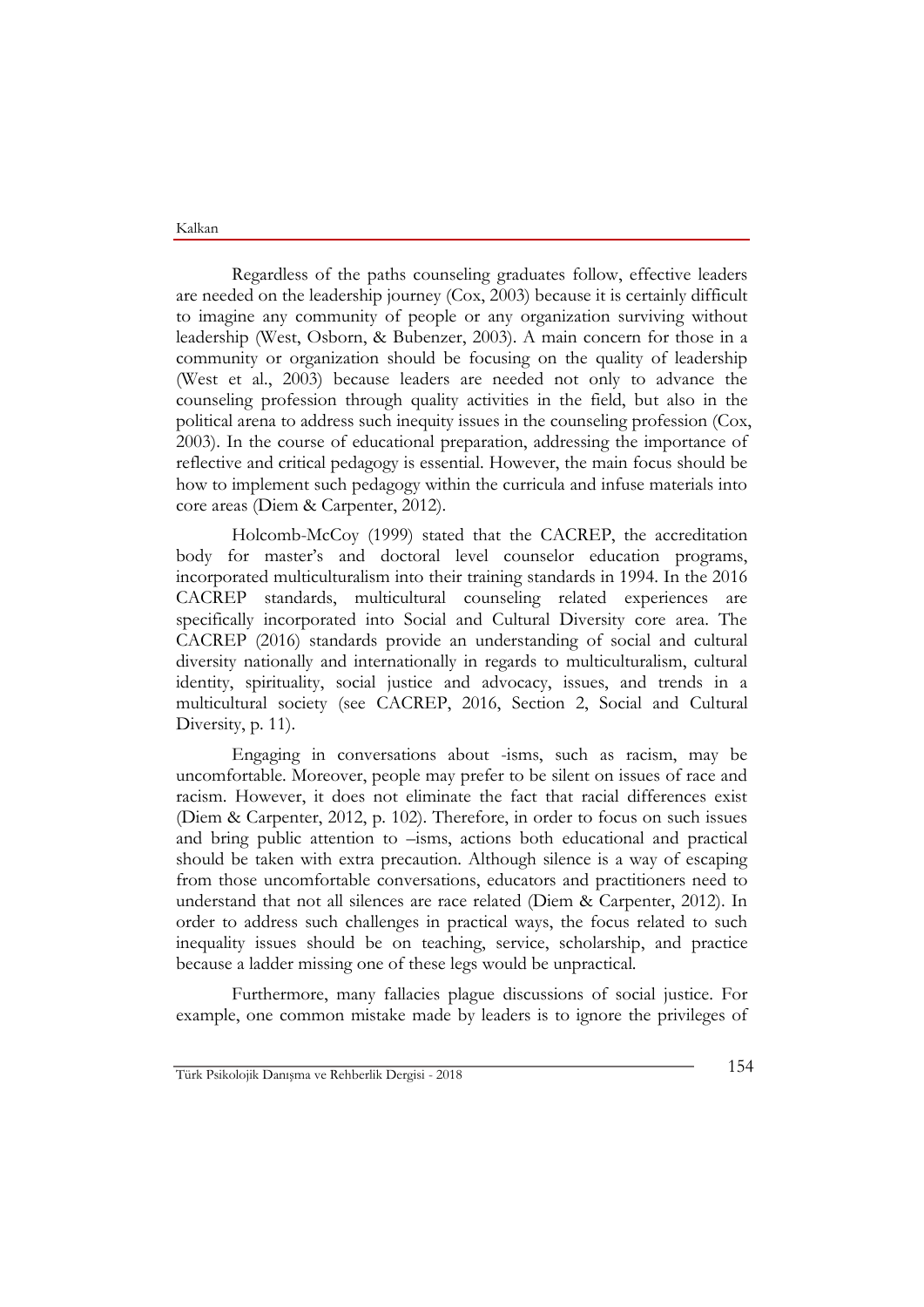white race in the society and within the education system throughout history (Diem & Carpenter, 2012). Pollock also stated that another historical mistake made by researchers is to indicate that the white race was more intelligent than other races (as cited in Diem & Carpenter, 2012, p. 103). Therefore, educators should learn from these fallacies to understand that opportunities might not be equal in different groups, socio-economically and racially. In order to address fallacies, curricula, activities, discussions, and assignments need to cover such issues in order to train competent leaders and prepare them for challenges. The following section covers leadership preparation and suggested educational activities in counseling programs.

#### **Leadership Preparation in Counselor Education**

Counseling is a profession that relies on mutual-relationship; therefore, qualities of an effective and competent counselor can be transferrable to effective leadership (Lewis, 2012, p. 36). In order to educate and train effective leaders, education programs need to focus on how to teach necessary skills to ease the atmosphere to have –ism related conversations (Diem & Carpenter, 2012) because it is unrealistic to gain skills without proper education and training. Therefore, educators should not avoid infusing discussions of biased ideologies into teaching in order to educate future leaders and help them explore themselves and gain understanding of biases in the society.

Moreover, it is clear that leadership preparation requires more than leadership education. Therefore, while it is important to prepare future counselor educators with knowledge and skills, it will be inadequate unless they are willing teach what they learn, such as social justice and diversity contents, across curricula and though practicum because there is no one best way to develop leaders (Guerra et al., 2013, p. 143). Thus, counseling and counselor education programs should focus on not only using various approaches to develop future leaders, but also helping students explore themselves and gain awareness of their own personal biases in order to be more competent leaders in the profession.

The counseling literature appears to offer discussion in regards to leadership preparation in the profession. West et al. (2003) have made an effort to discuss dimensions of leadership that are (a) context, (b) vision, and (c) action. They also suggested that a prospective leader should go through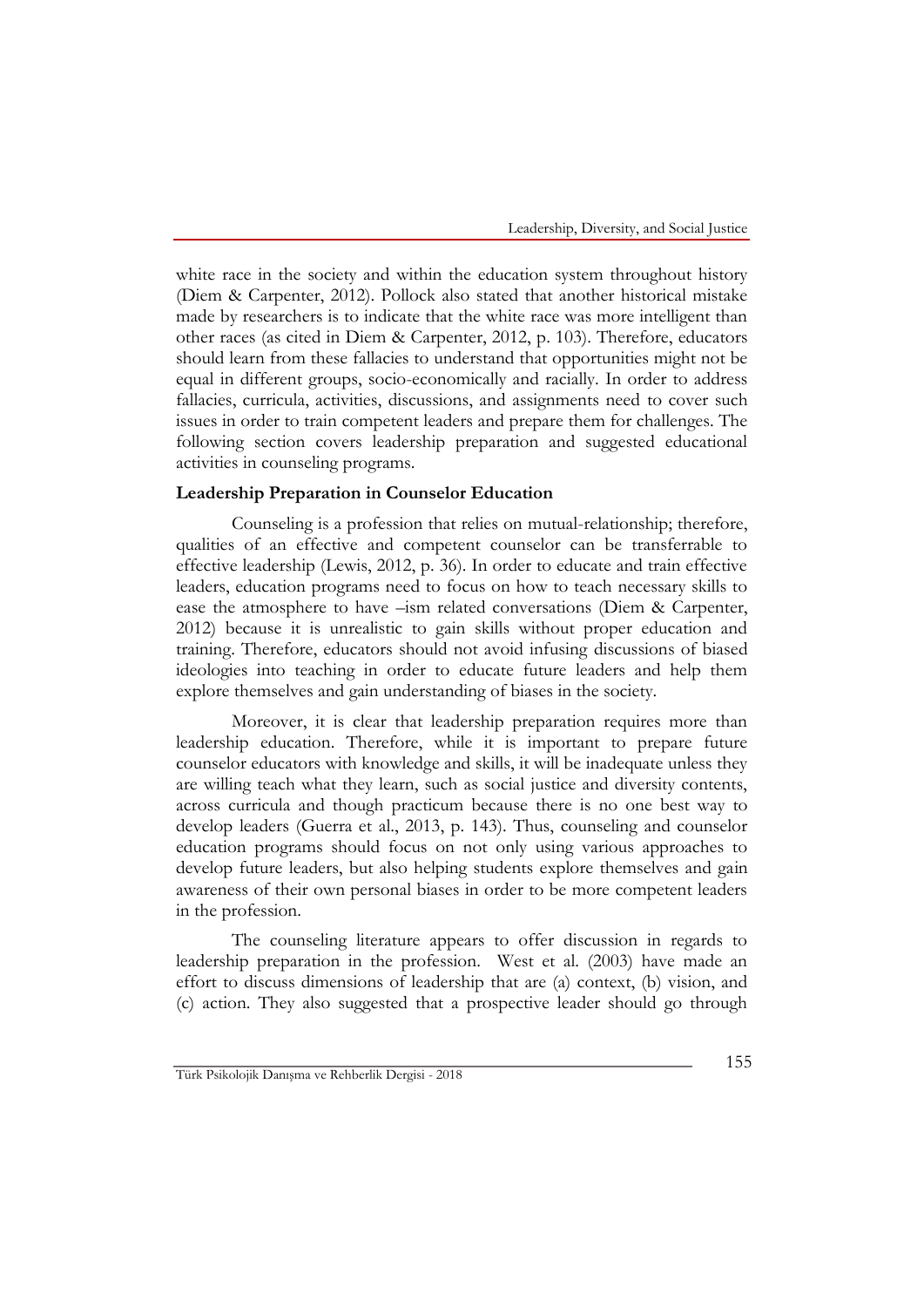three leadership dimensions in order to become a competent leader that explained below.

The first step of leadership begins with realization of leadership dimensions that means being mindful of one's current surroundings and heritage are essential features (West et al., 2003). These leaders would able to identify resources and use them within their limits. Therefore, this indicates that these leaders are industrious and resourceful individuals for their community (West et al., 2003). As a part of leadership dimensions, an effective leader should be familiar with the context of his past, but at the same time he should be able to situate himself in the present. An effective leader should not only have knowledge about history and a vision for future, but also he should be able to devote himself for the community what is referred as "peripheral vision" (West et al., p. 8). Thus, leadership has been seen as an action which has been taken by an individual in a particular context in order to help people create a vision (West et al., 2003).

Depending on the students' grounding and foundations in leadership, Minton and Morris (2012) suggested several activities and assignments. The suggested five potential assignments can be appropriate for facilitating and assessing the student learning outcomes based on CACREP standards.

#### *Self as Professional Leader: Reflection and Development Plan*

In this reflective paper, students submit a current curriculum vitae and a brief self as professional leader reflection and a development plan. In the paper, students should include reflection on their leadership experience to date, their leadership styles and characteristics, and a fiveyear plan for growth as a professional leader.

#### *Leadership in Daily Life Reflections*

Just as students who engage in multicultural learning activities may report seeing culture wherever they look, students who are learning about leadership should begin to see leadership skills and practices in their daily lives. This specific assignment is designed for sensitive students to leadership by asking them to tune in and find leadership in their daily lives.

*Leadership Issues Analysis*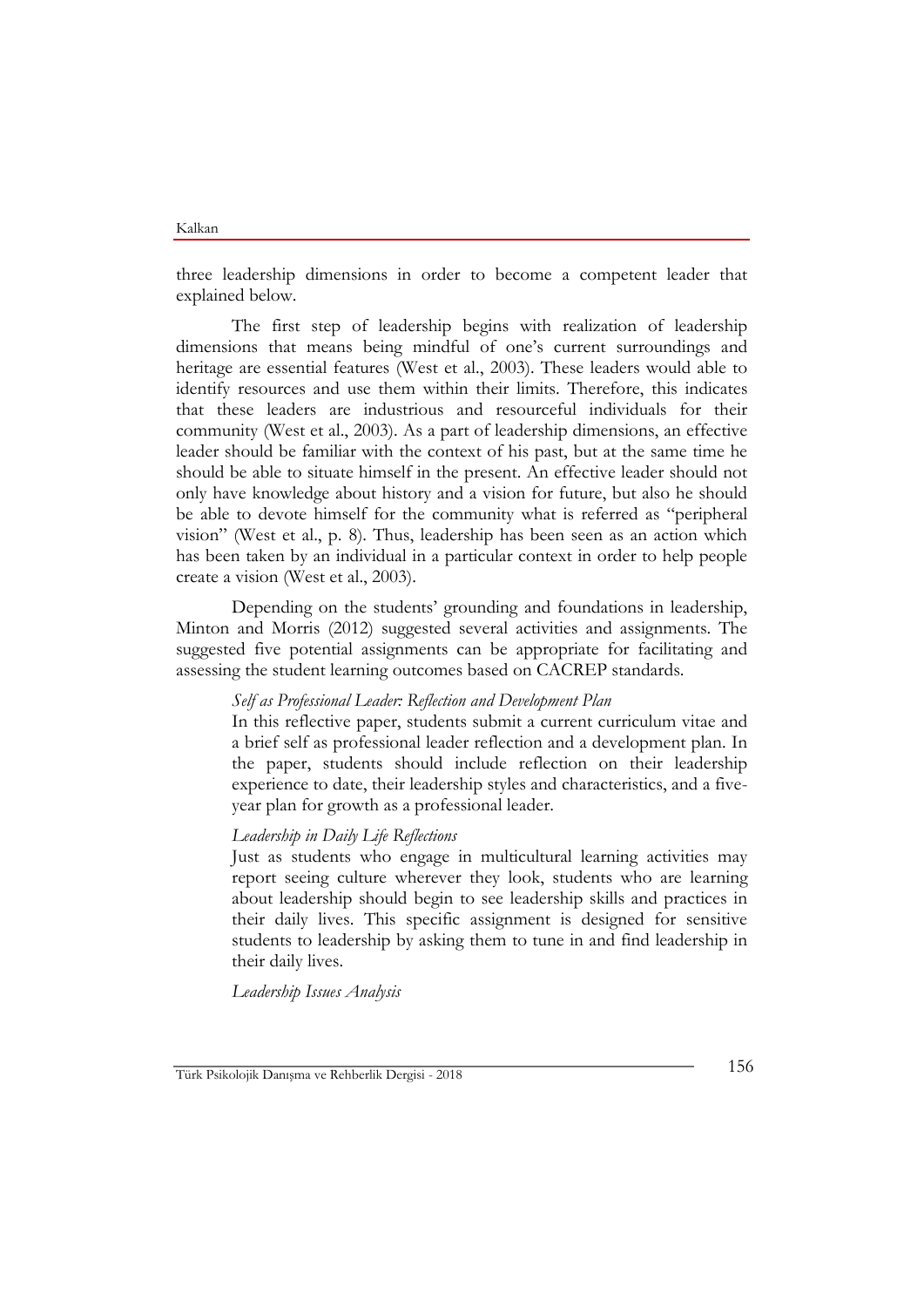In this academic assignment, students conduct a critical analysis of a professional counseling issue, such as counselor identity and counselor's role in specific issues like preventing bullying, of their choice. In particular, students will provide an overview regarding the impact on professional counselors and clients/students, professional leadership and activities related to the identified issue, and recommendations for leadership and advocacy.

#### *Service Learning Engagement*

Leadership training must be applied to be effective; therefore, professors require students to engage in a number of hours of a leadership activity throughout the semester. After that, professors may identify an engagement in which the entire class may collaborate or allow students to identify their own engagements for the semester.

#### *Leadership Development Activity*

Doctoral-level counselor educators and supervisors are responsible for facilitating others' leadership development. The purpose of this assignment is to allow students use their understanding of leadership and to crate leadership development activities. Whether creating and demonstrating a one-hour leadership training module or proposing a small group activity for use in master's-level counseling level counseling settings (Minton & Morris, 2012, pp. 260-262).

#### **Discussion**

Education is an integrated process which includes several steps, such as learning, understanding, and application. Owing to multifaceted feature of education, diversity and social justice issues should be infused into each area of the preparation of future counselors and counselor educators (Diem & Carpenter, 2012). Owing to self-exploration is an important part of future counselors' development, conversations related to biases and inequality should be encouraged in order to become aware of biases that future leaders might have. There are also differences between generations and populations; therefore, leaders should distinguish those differences and disconnects in the community (Diem & Carpenter, 2012). The faculty also needs to realize that change they aim to implant in the counseling programs begins with individuals and their self-exploration (Jenlink & Jenlink, 2012) because self-exploration and personal and professional development are not limited with students.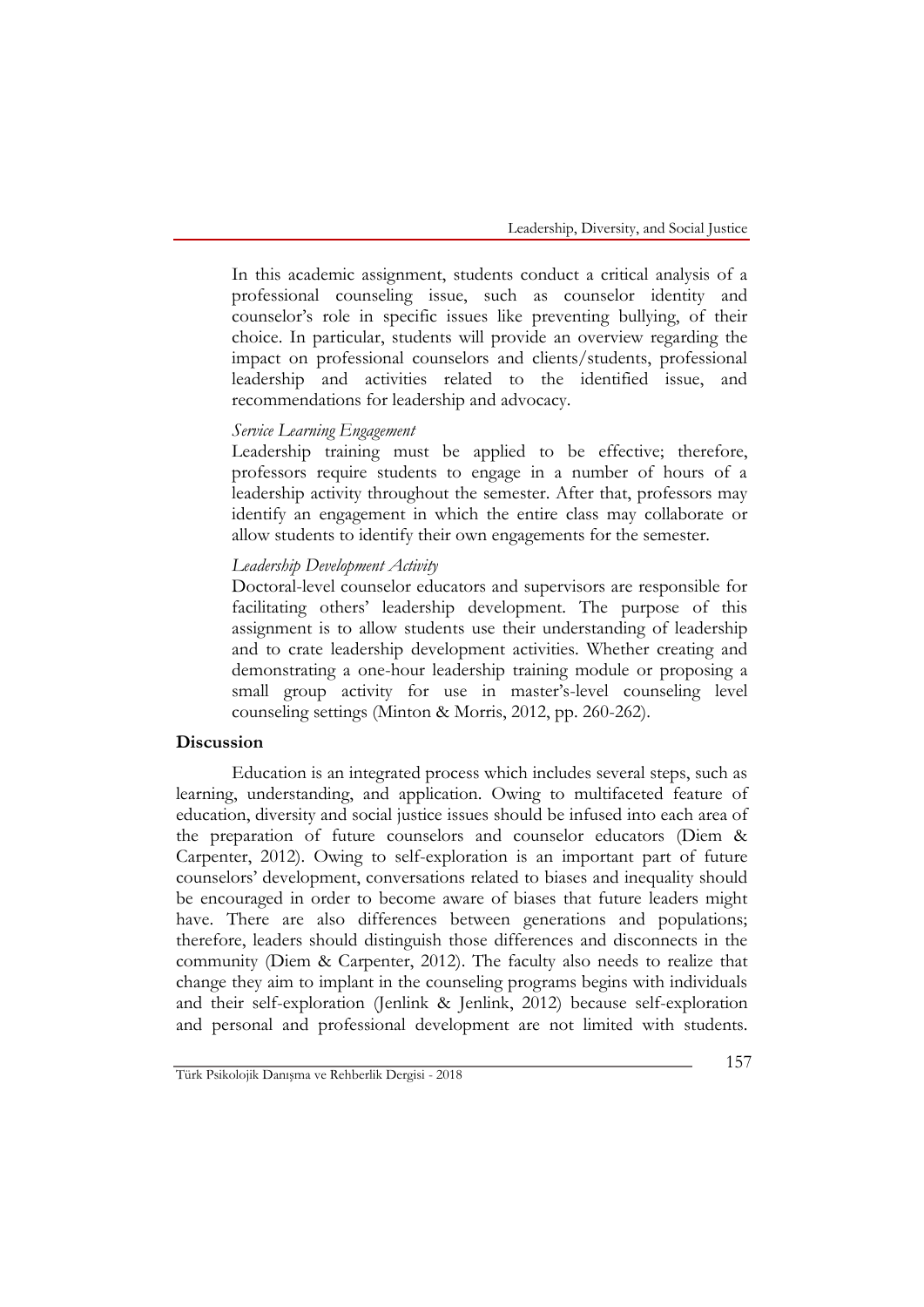Therefore, counselor educators and practitioners should also continue to receive training in the areas in which they need to be prepared.

Socio-economical and cultural differences are common in communities. In order to help students become competent and aware of social justice issues, counseling programs should focus on students' professional needs and should place social justice issues in the counseling pedagogy (Jenlink & Jenlink, 2012; Lee, 2012). Future leaders need to have an understanding of professional training that can either help or undermine social justice stance. Therefore, counselor educators need to play an active role while preparing tomorrow's leaders for being advocates of social justice (Cox, 2003; Jenlink & Jenlink, 2012).

Mentoring is also an important component of leadership in professional counseling. It is not unique to counseling, yet counselor educators and supervisors pay a great attention to importance of mentorship (Lewis, 2012). Therefore, counseling programs should connect students and faculty to create mentorship programs in order to ensure active participation of students and faculty members in the process. For example, similar to supervision, faculty can create a cohort model mentoring where both faculty and students take responsibility to learn how to work and lead. This will inspire students to be responsible leaders upon graduation.

Faculty members might involve in local and national organizations whose work is related to diversity, social justice, and multiculturalism issues. Moreover, faculty should create opportunities for students to involve in leadership outside of the classroom (Meany-Walen et al., 2013). For instance, students can take an active role in professional organizations, such as in ACA and CSI chapters. Thus, students would gain leadership experience before entering the field as professionals. Therefore, counseling programs are encouraged to have such organizations available to students in order to enhance students' involvement in the professional arena.

In conclusion, literature consists leadership in many fields, but more research needs to be done in the field of counseling in regards to its relationship with counselor education (Meany-Walen et al., 2013). As stated before, there are only five qualifying studies published in Journal of Counseling and Development between 2012 and 2016. Therefore, counselor educators and counseling professionals should focus on conducting more research in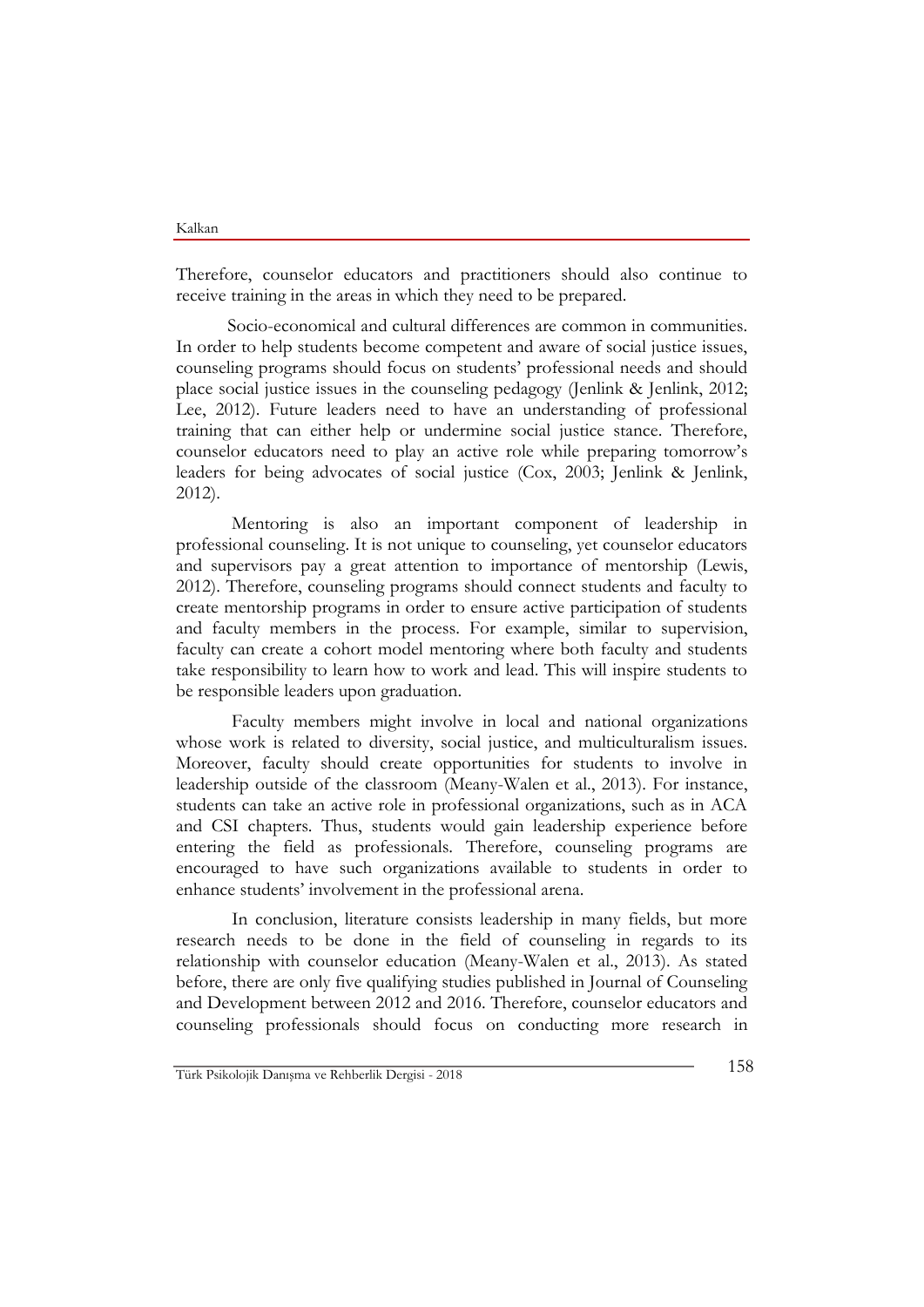leadership of counselors and counselor educators. Also, counseling programs should focus on professional leadership development, such as creating leadership preparation programs for counselor educators and students.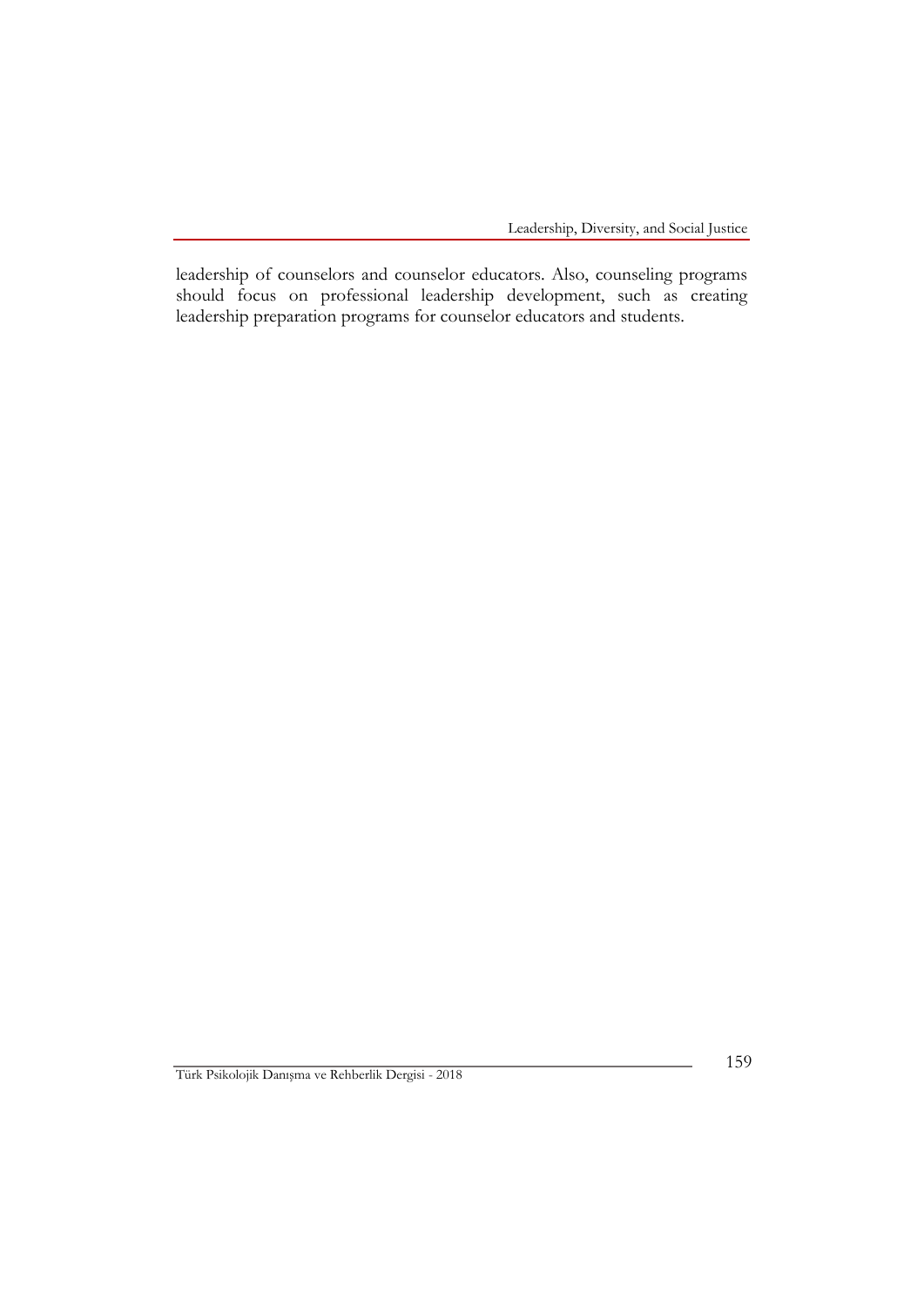# **Yazarlar Hakkında / About Authors**

Kalkan

### **Bilal Kalkan.** Yazar lisans öğrenimini Psikolojik Danışmanlık ve Rehberlik alanında İstanbul Üniversitesi'nde, yüksek lisans öğrenimini Okul Psikolojik Danışmanlığı alanında New York University'de ve doktora öğrenimini Danışmanlık Eğitimi ve Süpervizyon alanında Ohio University'de tamamlamıştır. Şu anda Adıyaman Üniversitesi'nde araştırma görevlisi doktor olarak çalışmaktadır.

Bilal Kalkan completed his undergraduate degree in Psychological Counseling and Guidance at Istanbul University in Turkey, his master's degree in School Counseling at New York University, and his Ph.D. in Counselor Education and Supervision at Ohio University. He is currently working as a research associate at Adiyaman University in Turkey.

#### **Çıkar Çatışması / Conflict of Interest**

Yazar tarafından çıkar çatışmasının olmadığı rapor edilmiştir.

The author declare that he has no conflict of interest.

#### **Fonlama** / **Funding**

Bu çalışma devlet, ticari ya da kar amacı gütmeyen kuruluşlardan herhangi bir fon desteği almamıştır.

This research did not receive any specific grant from funding agencies in the public, commercial, or not-for-profit sectors.

#### **Etik Bildirim** / **Ethical Standards**

Bu çalışma 1964 Helsinki Deklarasyonu çerçevesince gerçekleştirilmiş olup, etik standartlara uygun olarak tamamlanmıştır. Çalışmada insan ya da hayvan denek kullanılmamıştır.

All procedures performed in studies were in accordance with the ethical standards and the 1964 Helsinki declaration and its later amendments or comparable ethical standards. This research does not contain any studies with humans or animals performed by the author.

#### **ORCID**

*Bilal Kalkan* <https://orcid.org/0000-0002-5010-4639>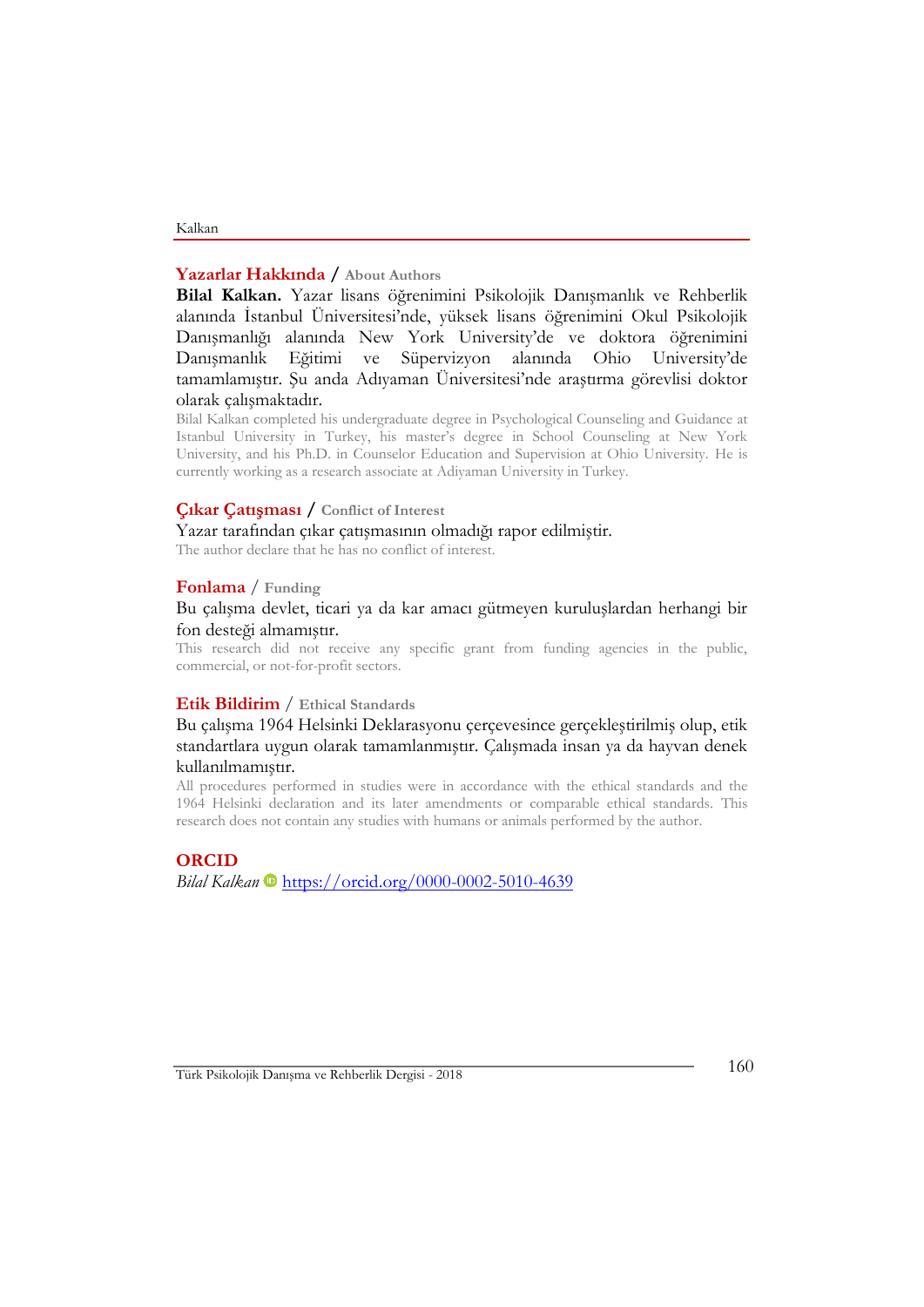#### References

- American Counseling Association (2005). *Code of Ethics*. Alexandria, VA: Author.
- American Counseling Association (2014). *Code of Ethics.* Alexandria, VA: Author.
- Blackmore, J. (2009). Leadership for social justice: A transnational dialogue. *Journal of Research on Leadership Education, 4*(1), 1-10. Retrieved from http://files.eric.ed.gov/fulltext/EJ875405.pdf
- Chi Sigma Iota, International (2013). *Principles and practices of leadership excellence: CSI chapter leadership development survey.* Retrieved from http://c.ymcdn.com/sites/www.csinet.org/resource/resmgr/Research,\_Essay,\_Papers,\_Articles/PPLE\_St udy.pdf
- Council for Accreditation of Counseling and Related Educational Programs (CACREP) (2009). *2009 standards*. Alexandria, VA: Author.
- Council for Accreditation of Counseling and Related Educational Programs (CACREP) (2016). *2016 standards.* Alexandria, VA: Author.
- Cox, J. A. (2003). Tapping the potential: Leadership possibilities for master's degree students. In J. D. West, C. J. Osborn, & D. L. Bubenzer (Eds.), *Leaders and legacies: Contributions to the profession of counseling* (79-94). New York, NY: Brunner-Routledge.
- Diem, S., & Carpenter, B. W. (2012). Social justice and leadership preparation: Developing a transformative curriculum. *Planning and Changing, 43*(1/2), 96-112. Retrieved from http://files.eric.ed.gov/fulltext/EJ977549.pdf
- Furman, G. (2012). Social justice leadership as praxis: Developing capacities through preparation programs. *Educational Administration Quarterly, 48*(2), 191-229. doi: 10.1177/0013161X11427394

Guerra, P. L., Nelson, S. W., Jacobs, J., & Yamamura, E. (2013). Developing educational leaders for social justice: Programmatic elements that work or need improvement. *Education Research and Perspectives, 40*, 124-149. Retrieved from http://www.erpjournal.net/wpcontent/uploads/2013/04/ERPV40\_Final\_Guerra-et-al.-\_2013\_-Developing-Educational-Leaders.pdf

Holcomb-McCoy, C. C. (1999). *Multicultural counseling training: A preliminary study.* Retrieved from http://files.eric.ed.gov/fulltext/ED428301.pdf

Türk Psikolojik Danışma ve Rehberlik Dergisi - 2018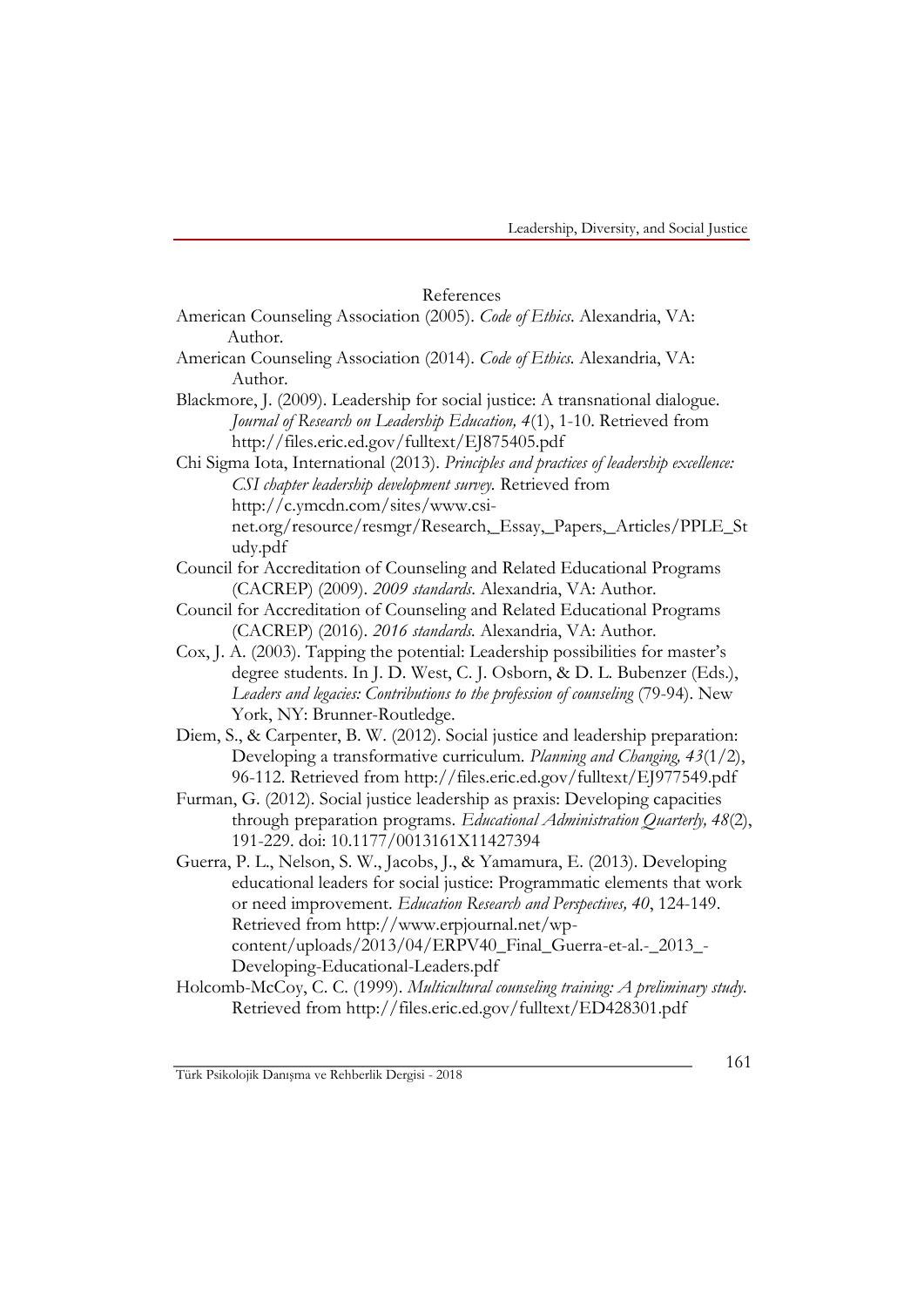- Jenlink, P. M., & Jenlink, K. E. (2012). Examining leadership as public pedagogy for social science. *International Journal of Educational Leadership Preparation, 7*(3), 1-16. Retrieved from http://files.eric.ed.gov/fulltext/EJ997439.pdf
- Lee, C. C. (2012). Social justice as the fifth force in counseling. In C. Y. Chang, C. A. B. Minton, A. L. Dixon, J. E. Myers, & T. J. Sweeney (Eds.), *Professional counseling excellence through leadership and advocacy* (109-120). New York, NY: Routledge.
- Lewis, T. F. (2012). Foundations of leadership: Theory, philosophy, and research. In C. Y. Chang, C. A. B. Minton, A. L. Dixon, J. E. Myers, & T. J. Sweeney (Eds.), *Professional counseling excellence through leadership and advocacy* (41-62). New York, NY: Routledge.
- Lyman, L. L., & Villani, C. J. (2002). The complexity of poverty: A missing component of educational leadership programs. *Journal of School Leadership, 12*(3), 246-280.
- Marcellino, P. A. (2012). Preparing educational leaders for social justice, actionlearning, and democratic activism*. International Journal of Educational Leadership Preparation, 7*(3), 1-11. Retrieved from http://files.eric.ed.gov/fulltext/EJ997468.pdf
- Marshall, C. (2004). Social justice challenges to educational administration: Introduction to a special issue. *Educational Administration Quarterly, 40*(1), 3-13. doi:10.1177/0013161X03258139
- Maxwell, B., Waddington, D. I., McDonough, K., Cormier, A.-A., & Schwimmer, M. (2012). Interculturalism, multiculturalism, and the state funding and regulation of conservative religious schools. *Educational Theory, 62*, 427-447. doi:10.1111/j.1741-5446.2012.00455.x
- McKinney, S. A., & Capper, C. A. (2010). Preparing leaders for social justice: Lessons from an exemplary counseling psychology department. *Journal of Research on Leadership Education, 5*(3), 73-106. Retrieved from http://files.eric.ed.gov/fulltext/EJ913592.pdf
- Meany-Walen, K., Carnes-Holt, K., Barrio Minton, C. A., Purswell, K., & Pronchenko-Jain, Y. (2013). An exploration of counselors' professional leadership development. *Journal of Counseling & Development, 91*(2), 206- 215. doi:10.1002/j.1556-6676.2013.00087.x
- Minton, C. A. B., & Morris, C. A. W. (2012). Leadership training: Entry-level and doctoral curricula. In C. Y. Chang, C. A. B. Minton, A. L. Dixon, J.

Türk Psikolojik Danışma ve Rehberlik Dergisi - <sup>2018</sup> 162